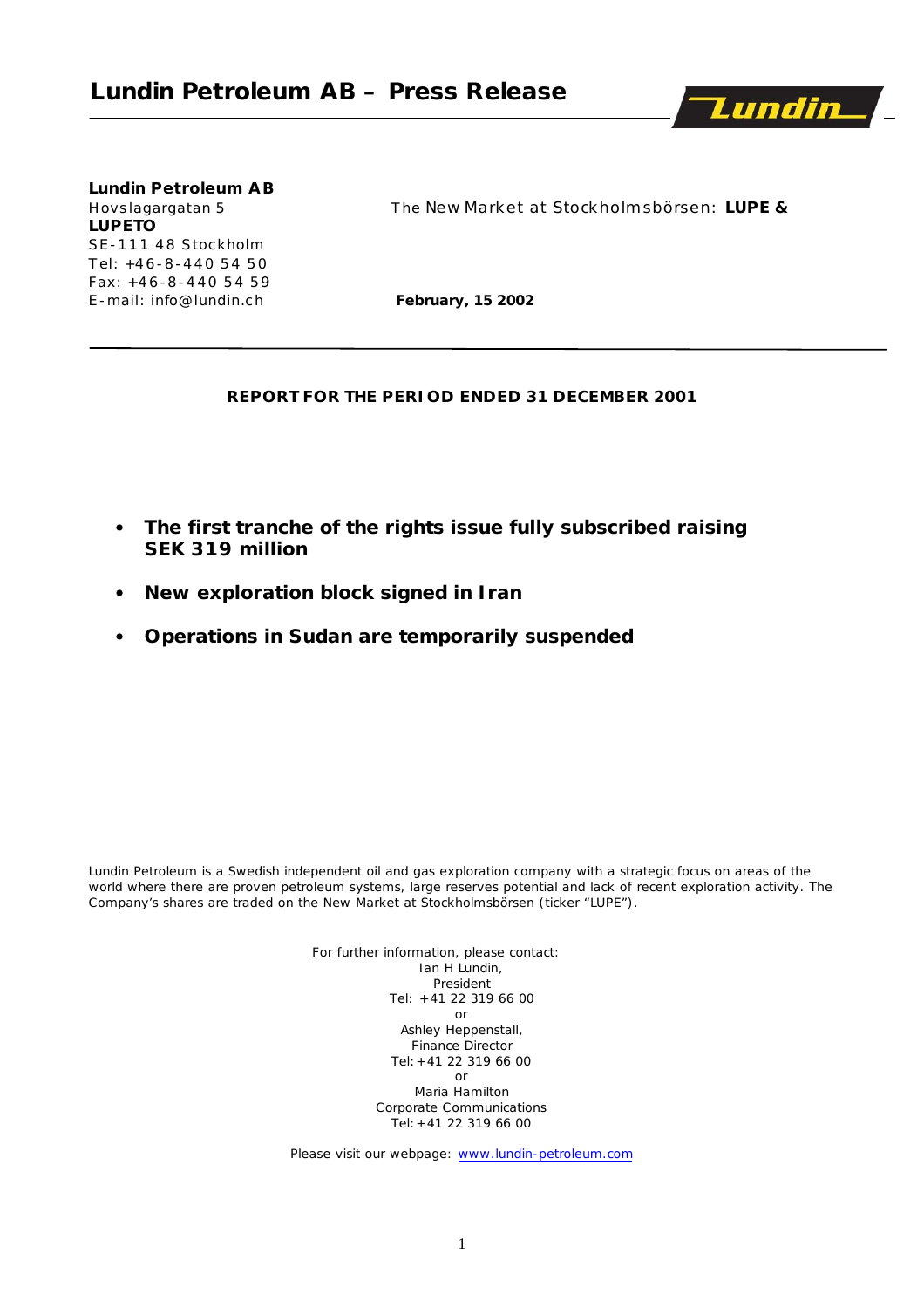# **Letter to Shareholders**

Dear fellow Shareholders,

### **2001 witnessed the sale of Lundin Oil AB and the creation of Lundin Petroleum AB.**

Lundin Petroleum AB came into existence as a result of the SEK 4 billion take-over of Lundin Oil AB by Talisman Energy Inc. in the summer of 2001. As a result of the transaction Lundin Oil shareholders received SEK 36.5 in cash plus one share in Lundin Petroleum AB for each share held in Lundin Oil.

On 6 September 2001 the shares of the new Company started trading on the new market at Stockholmbörsen with Öhman J:or Fondkommission AB as sponsor. In addition to SEK 68 million in cash the Company had assets of SEK 558 million including strong acreage positions in Sudan. It also had the same Board and Management Team that made Lundin Oil a success. In October 2001 the Company initiated a SEK 558 million rights issue, the first tranche of which was fully subscribed netting the Company SEK 319 million.

In hindsight it is clear that the sale of Lundin Oil was a well-timed and highly lucrative deal for our shareholders. At the time we started talking to Talisman, the oil price was still holding at above USD 25 per barrel. As a result of the economic downturn that was exacerbated by the events of September 11, the oil price has been under pressure since we completed the sale and fell below USD 19 by the end of the year.

It goes without saying that the value of Lundin Oil was directly linked to the oil price.

We have always worked on the basis (that we have to be prepared) to see our projects through until the end (if we want) to maximise the value of the Company. This philosophy has served us well. For instance, we could have walked away from Malaysia and Libya on many occasions when the going was tough. Instead we waited until we got an offer we considered to reflect the full value of the assets.

The same philosophy is being applied to Lundin Petroleum. Sudan is a case in point. As announced on January 22, 2002, operations have been suspended temporarily as a result of deteriorating security conditions. However the potential remains huge and although Sudan is proving to be a very challenging project we intend to persevere until the value of the asset can be fully realised. In addition to logistical difficulties, our engagement in Sudan has raised ethical issues as a result of the ongoing conflict in that country. The question being raised is whether oil fuels the war or sets the conditions for peace by providing the country with the necessary means to lift itself out of poverty. We believe in the latter. Peace and stability are basic necessities for any investor. Long-term investors, such as us, require long-term solutions. This is a message that we have delivered and will continue to deliver to all parties to the conflict, including the Government of Sudan. Ultimately we are confident that both Blocks 5A and 5B (in which our Company has a 40.375% and 24.5% interest respectively) will yield large quantities of oil for the benefit of Sudan as a whole and will create enormous value for you, our shareholders.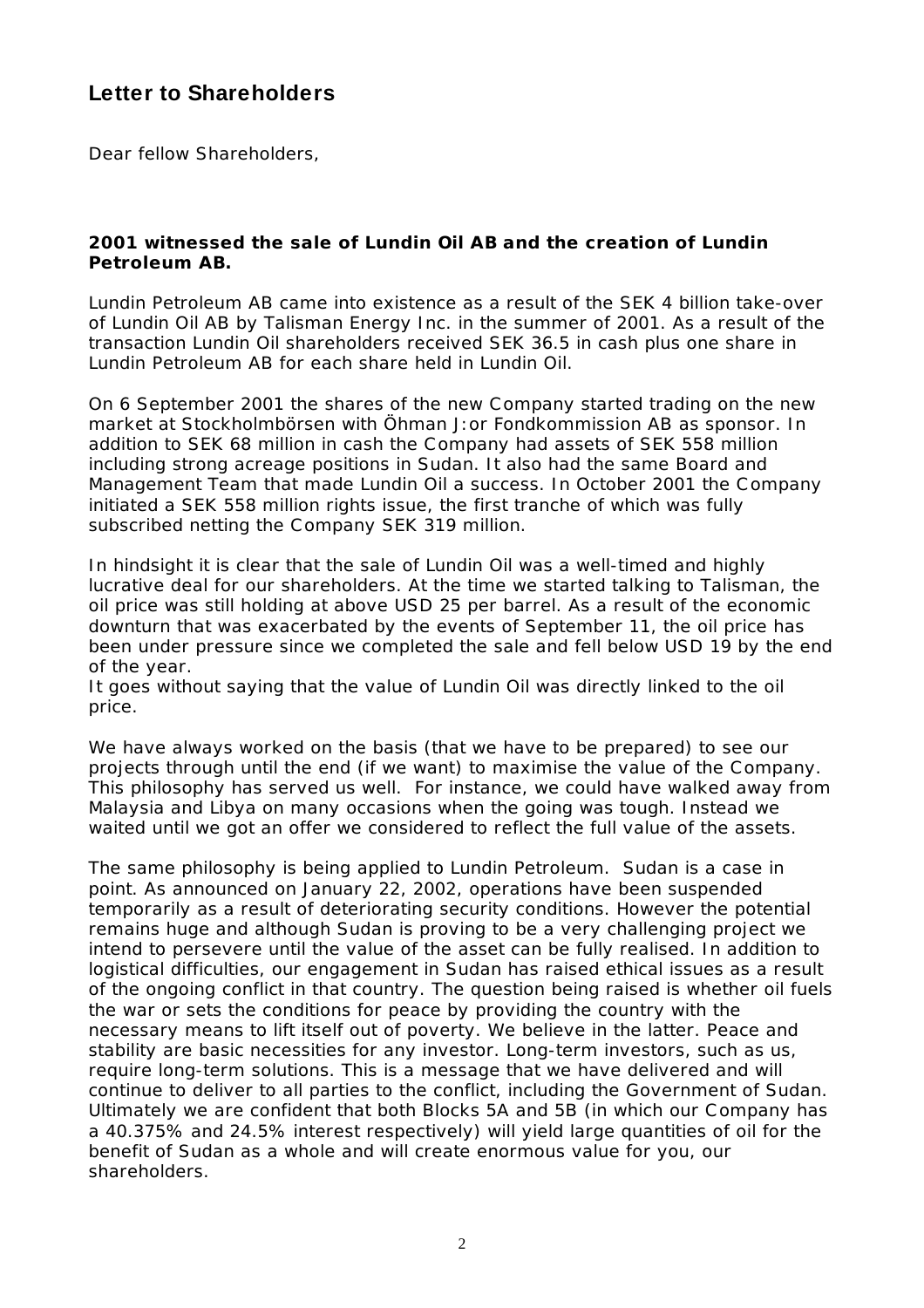As an early indication of this prediction, an independent reserve study by Resource Investment Strategy Consultants (RISC ) of Perth, Australia, has assigned proven and probable recoverable reserves of 149.1 million barrels of oil to the Thar Jath Field in Block 5A as of 1<sup>st</sup> January 2002. This report allows us to book net recoverable reserves of 60.2 millions barrels in Sudan.

Meanwhile in Iran, where the Company has a 40% interest in the Munir Block, we intend to build on our existing relationships with a view to pursue more exploration and development opportunities. Iran is and will continue to be one of the main producers of hydrocarbons in the world, and our objective is to gain a strong foothold in that country.

Finally, we continue to evaluate production opportunities around the world using our extensive industry contacts. The theory of buying while prices are low and selling when they are high is as simple as it is fool proof.

Thank you for your continued support.

Yours sincerely,

Ian H Lundin President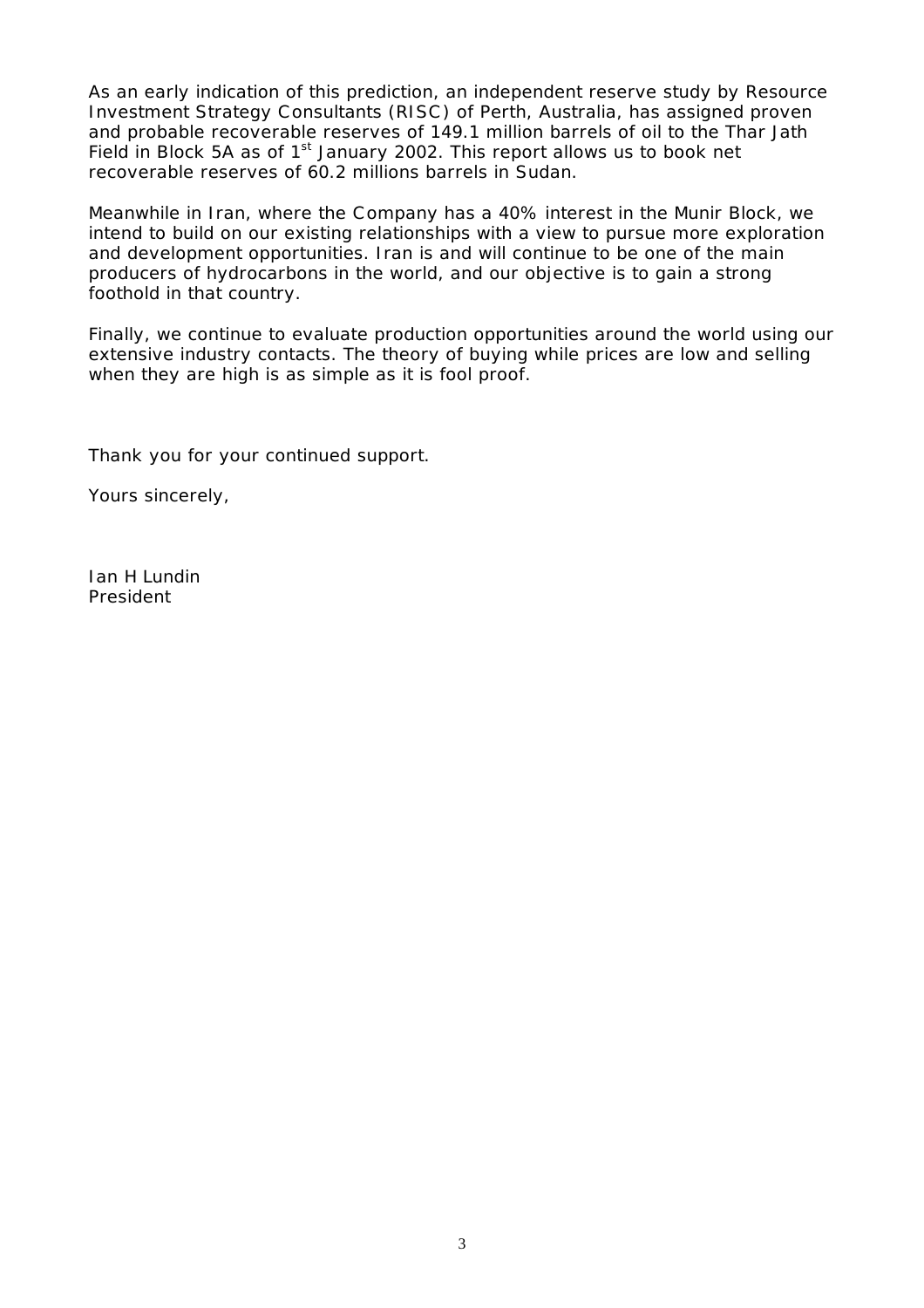### **Income statement**

Service income received for the financial period ended 31 December 2001 amounted to 0.7 MSEK. This amount represents payments by the Sudan Block 5A joint venture partners to Lundin Petroleum as the operator of Block 5A in Sudan.

Other income of 4.4 MSEK is primarily the amount charged to third parties for work carried out by Lundin employees. The amount charged includes 1.1 MSEK relating to work carried out under a transition agreement with Lundin Oil AB relating to the reorganisation of the Lundin Group following the Talisman acquisition.

General and administration expenses amounting to 23.1 MSEK are mainly attributable to salaries, office leases and corporate costs. Included within general and administration expenses is an amount of 4.4 MSEK being non-recurring expenditure relating to the Company's initial share registration on the Stockholmsborsen.

Result from financial investment, net of 22.9 MSEK arises from 2.0 MSEK in interest income received on bank deposits and the USD 1.3 million promissory note issued by Khanty Mansyisk Oil Corporation (KMOC ), offset by 0.7 MSEK in currency exchange movements and 24.2 MSEK in finance expenses. Financial expenses comprise primarily an amount of 23.8 MSEK being a write down in the carrying value of the shares held in Khanty Mansiysk Oil Corporation (KMOC ). Details of the write down can be found under the heading financial fixed assets.

# **Fixed assets**

### *Tangible fixed assets*

As at 31 December 2001, capitalised expenditure in relation to oil and gas properties amounted to 376.2 MSEK, of which 366.3 MSEK are attributable to Sudan. Tangible fixed assets relating to oil and gas properties are attributable to capitalised cost of exploration, appraisal and development and are accounted for under the full cost method of accounting.

### *Financial fixed assets*

Lundin Petroleum holds 37,836 shares representing approximately 10 percent of the undiluted shares in the United States Delaware company KMOC . Lundin Petroleum also holds a USD 1.3 million promissory note issued by KMOC which carries an interest rate of 10 percent per annum.

The shares and the promissory note were transferred from Lundin Oil to Lundin Petroleum according to the reorganisation agreement relating to Talisman Energy's acquisition of Lundin Oil at a value of USD 21.1 million, compared to Lundin Oil's original purchase price of approximately USD 8.4 million.

Lundin Petroleum has agreed to sell its shares and promissory note to Enterprise Oil plc for approximately USD 18.3 million. The shares in KMOC have been written down to the sale value.

### *Restricted cash*

As at 31 December 2001, restricted cash of 31.9 MSEK reflects collateral for a bank guarantee to the Minister of Energy and Mining, representing the Republic of the Sudan, in relation to the first commitment period in Block 5B in Sudan. The total exploration expenditure commitment amounts to USD 33 million, of which 33.3 percent is guaranteed by the Block Sudan 5B Partners. The restricted cash reflects Lundin Petroleum's Block 5B paying interest of 27.2 percent. The amount of the bank guarantee and the corresponding cash collateral will be reduced as the work commitments are performed.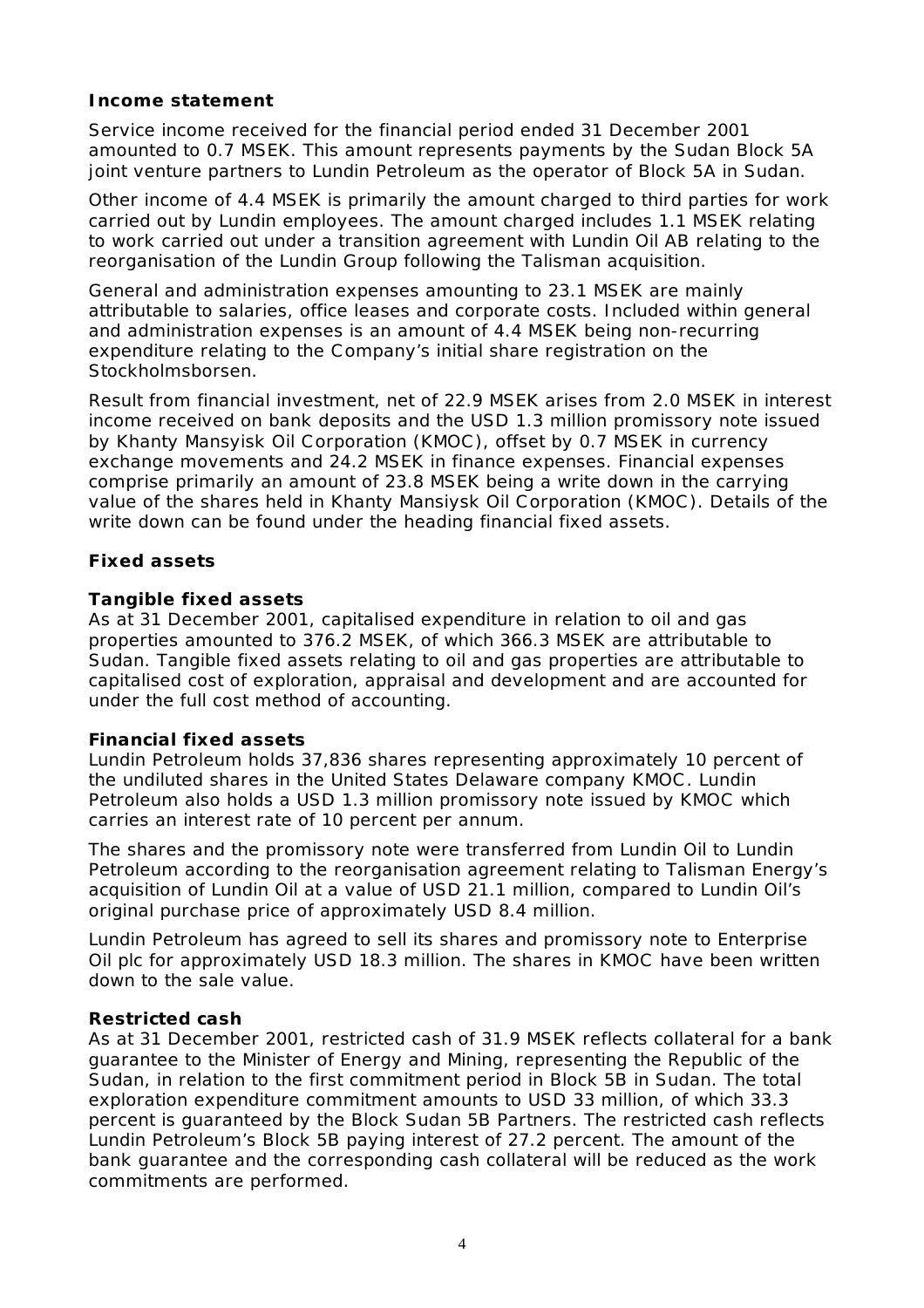# **Current receivables**

As at 31 December 2001, current receivables amounted to 9.5 MSEK. This amount consists of prepaid expenses and other receivables attributable to joint venture partners in respect of operated ventures.

# **Cash and bank**

As at 31 December 2001, Lundin Petroleum's cash position amounts to 301.5 MSEK.

# **Current liabilities**

As at 31 December 2001, current liabilities amounted to 38.4 MSEK. This amount consists primarily of the Group's share of amounts due for joint venture activities.

# **Financial position**

As at 31 December 2001, Lundin Petroleum has no interest-bearing liabilities.

On 1 October 2001, the Board of Directors ratified the terms and conditions of the previously notified new share issue with preferential rights being offered to existing shareholders of Lundin Petroleum.

One outstanding share entitled the holder to subscribe for one new share in Lundin Petroleum at a subscription price of SEK 3.00. Following full subscription 106,203,784 shares were issued for proceeds of 302.7 MSEK after share issue costs.

In addition, the subscribers received - at no cost - one warrant for every two new shares subscribed for. Each warrant entitles the holder to subscribe for one new Lundin Petroleum share at a subscription price of SEK 4.50 during the period 15 May – 14 June 2002. In the event the warrants are fully exercised an additional 237 MSEK will be raised after share issue costs.

# **Share data**

Under the Group incentive program for employees 2,500,000 incentive warrants with a strike price of SEK 4.30 expiring on 1 May 2004 were issued on 3 October 2001. The incentive warrants are exercisable from 1 May 2002. In accordance with the terms of the issue of the Group incentive program, the number of incentive warrants was increased to 3,175,000 and the exercise price amended to SEK 3.37 following the dilution from the rights issue detailed above.

# **Cash flow**

The change in cash and bank is attributable to the raising of equity in Lundin Petroleum and investment in oil and gas operations in Sudan.

# **Dividend**

The board and the managing director propose that no dividend be paid for the financial period.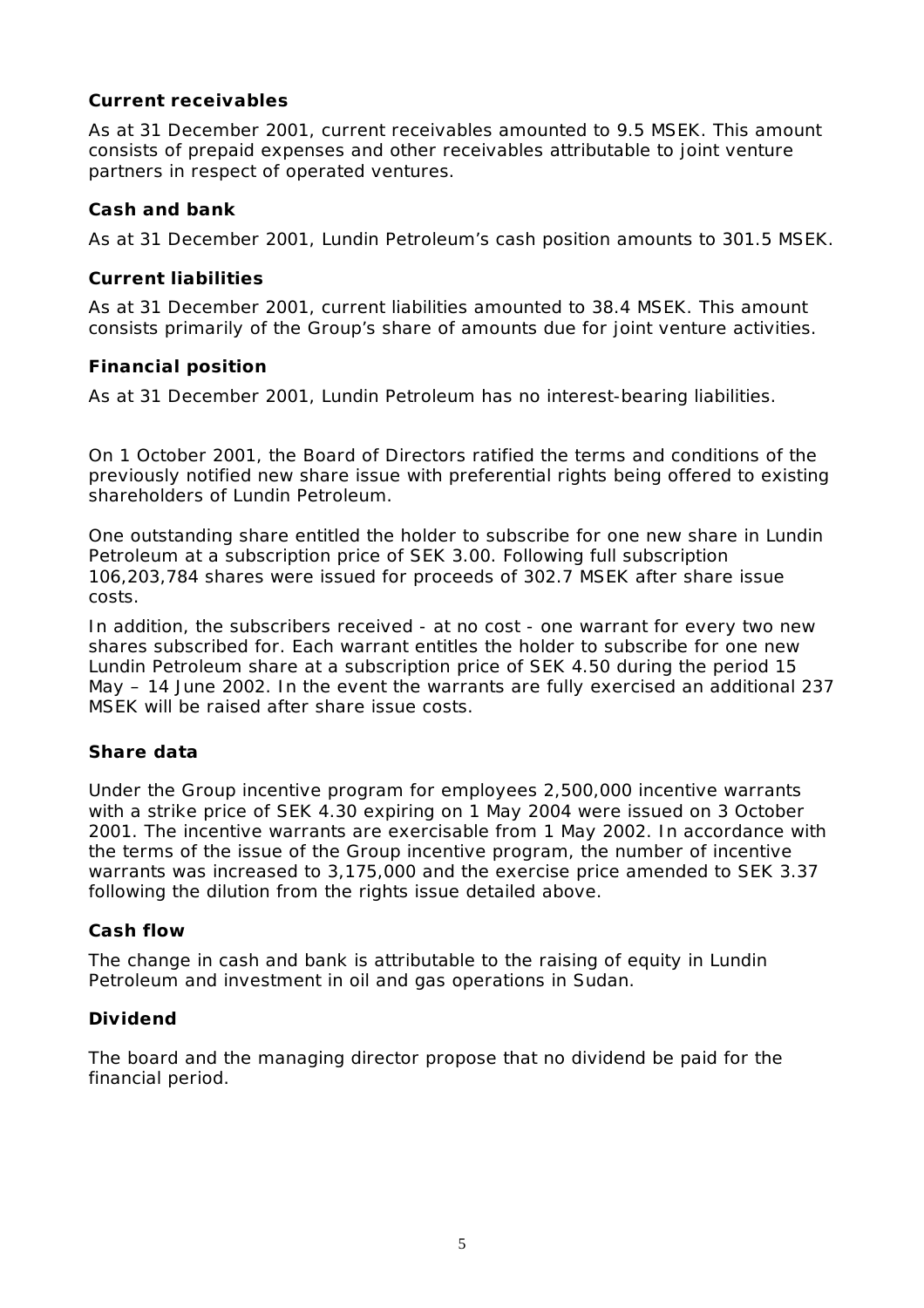### **INCOME STATEMENT IN SUMMARY<sup>1</sup>**

| <b>Expressed in TSEK</b>                      | Group                               | Group                      | Parent<br>Company                                | Parent<br>Company |
|-----------------------------------------------|-------------------------------------|----------------------------|--------------------------------------------------|-------------------|
|                                               | 4 May<br>$2001 -$<br>31 Dec<br>2001 | $2001 -$<br>31 Dec<br>2001 | 1 Oct 4 May 2001 1 Oct 2001<br>$-31$ Dec<br>2001 | $-31$ Dec<br>2001 |
| Net sales of oil and gas                      |                                     |                            |                                                  |                   |
| Service income                                | 749                                 | 660                        | 1,304                                            | 1,150             |
| Write off of capitalised exploration<br>costs | $-502$                              | $-502$                     |                                                  |                   |
| <b>Gross profit</b>                           | 247                                 | 158                        | 1,304                                            | 1,150             |
| Other income                                  | 4,373                               | 2,666                      | 63                                               | 51                |
| General and administrative<br>expenses        | $-23,145$                           | $-14,895$                  | $-19,036$                                        | $-13,223$         |
| <b>Operating result</b>                       | $-18,525$                           | $-12,071$                  | $-17,699$                                        | $-12,022$         |
| Result from financial investments,<br>net     | $-22,907$                           | $-23,184$                  | $-23,771$                                        | $-23,789$         |
| Result before tax                             | $-41,432$                           | $-35,255$                  | $-41,440$                                        | $-35,811$         |
| Tax                                           | $-551$                              | $-551$                     |                                                  |                   |
| Net result for the period                     | $-41,983$                           | $-35,806$                  | $-41,440$                                        | $-35,811$         |

<sup>&</sup>lt;sup>1</sup> The Group income only reflects the parent company's result and the subsidiaries' results from 21 August 2001, being the date of the transfer of the assets into the Group following the acquisition of Lundin Oil AB being declared unconditional by Talisman Energy Inc.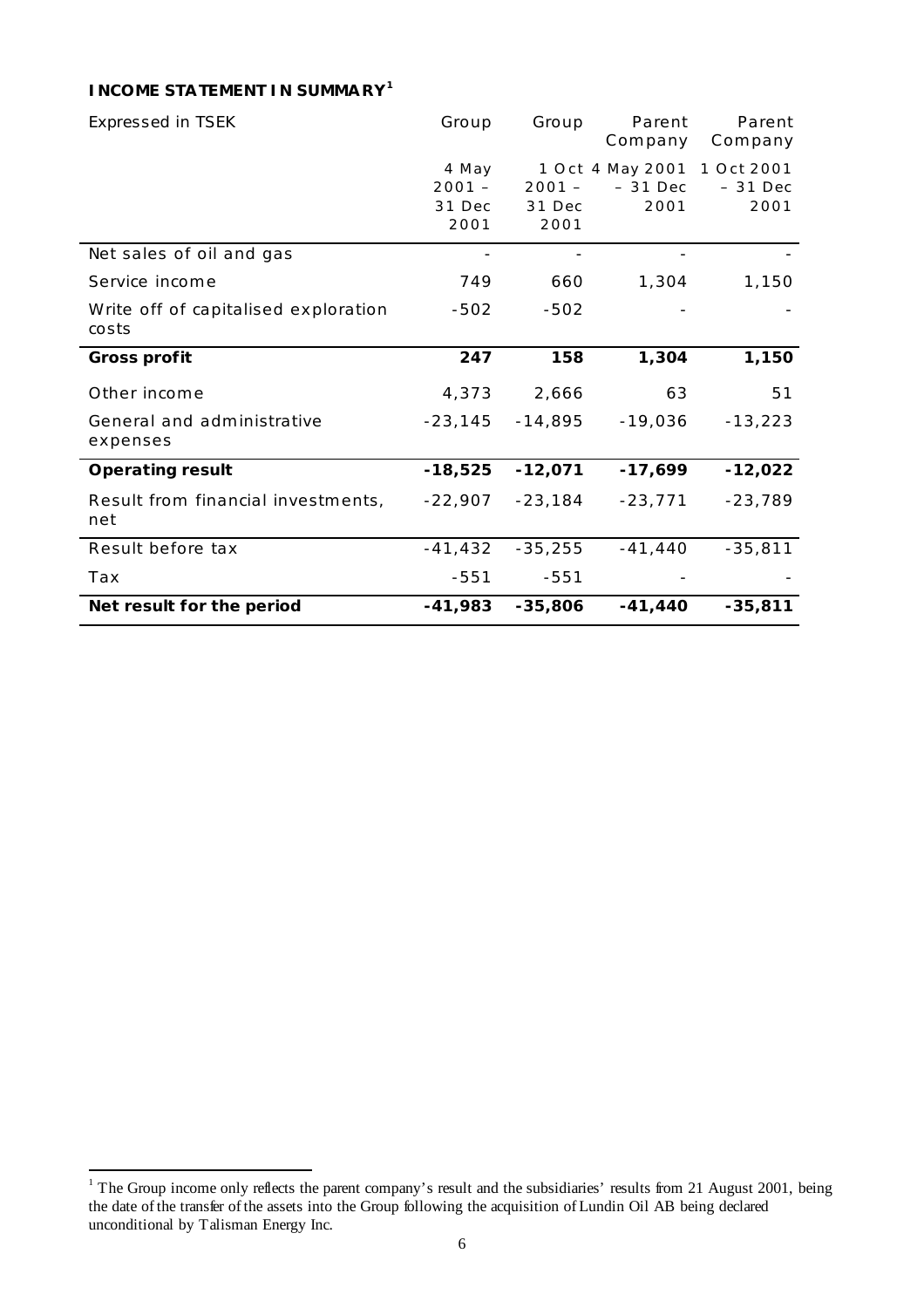#### **BALANCE SHEET IN SUMMARY**

| As at 31 December 2001                                      | Note | Group   | Parent  |
|-------------------------------------------------------------|------|---------|---------|
| Expressed in TSEK                                           |      |         | Company |
| <b>Assets</b>                                               |      |         |         |
| Tangible fixed assets                                       |      |         |         |
| Oil and gas properties                                      | 1    | 376,181 |         |
| Other fixed assets                                          |      | 6,254   | 55      |
| <b>Total tangible assets</b>                                |      | 382,435 | 55      |
| <b>Financial fixed assets</b>                               | 2    | 227,425 | 681,160 |
| <b>Total fixed assets</b>                                   |      | 609,860 | 681,215 |
| Current assets                                              |      |         |         |
| Current receivables                                         |      | 9,475   | 2,539   |
| Cash and bank, and short term investments                   |      | 301,519 | 193,683 |
| <b>Total current assets</b>                                 |      | 310,994 | 196,222 |
| <b>Total assets</b>                                         |      | 920,854 | 877,437 |
| Shareholders' equity and liabilities                        |      |         |         |
| Shareholders' equity including net result for<br>the period | 3    | 882,467 | 871,039 |
| <b>Current liabilities</b>                                  |      | 38,387  | 6,398   |
|                                                             |      | 920,854 | 877,437 |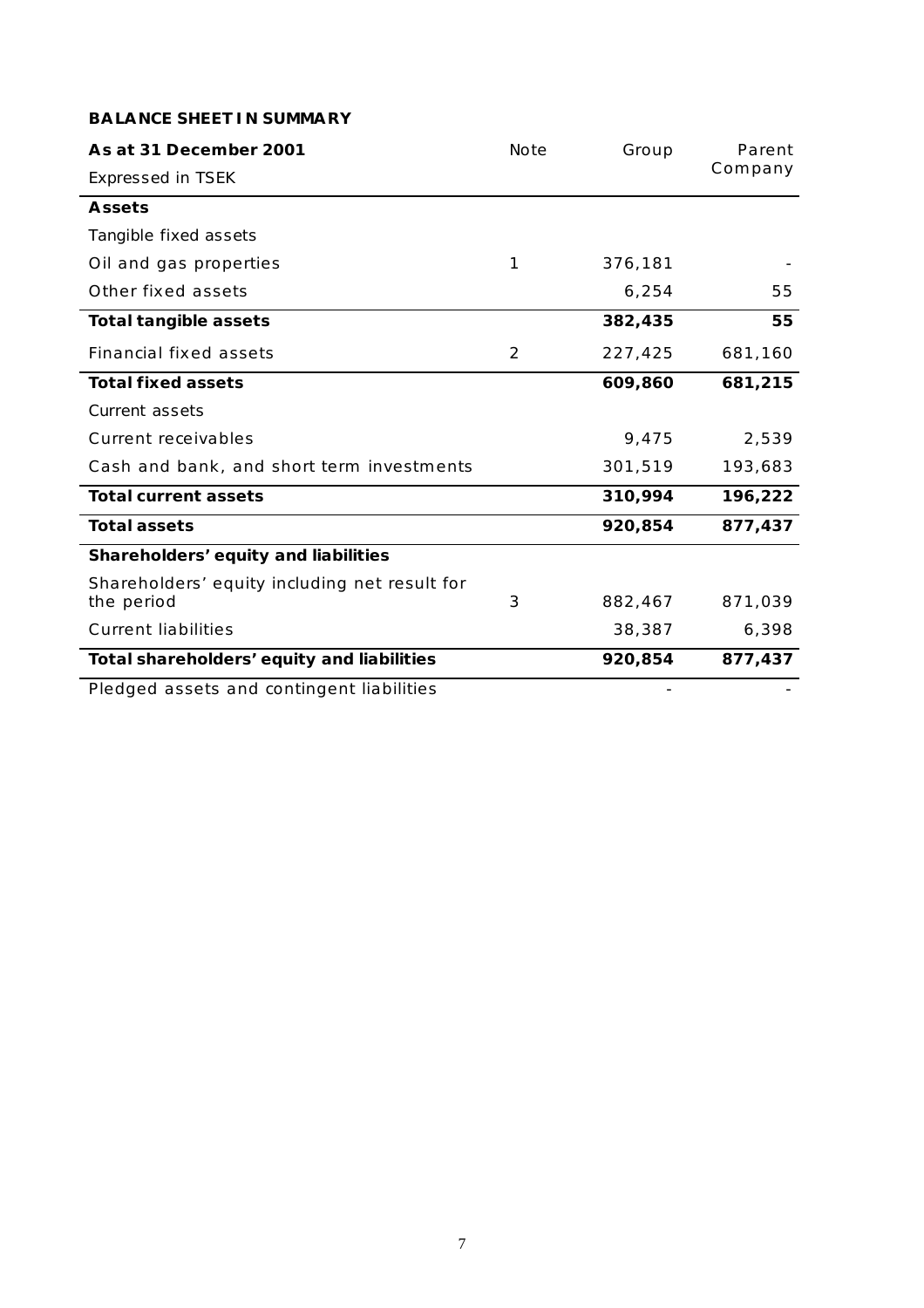# **CA SH FLOW STATEMENT IN SUMMARY<sup>1</sup>**

| Expressed in TSEK                                | Group              | Group              | Parent<br>Compan   | Parent<br>Compan |
|--------------------------------------------------|--------------------|--------------------|--------------------|------------------|
|                                                  |                    |                    | У                  | У                |
|                                                  | 4 May              | 1 Oct              | 4 May              | 1 Oct            |
|                                                  | $2001 -$<br>31 Dec | $2001 -$<br>31 Dec | $2001 -$<br>31 Dec | 2001 –<br>31 Dec |
|                                                  | 2001               | 2001               | 2001               | 2001             |
| Cash flow used in operations                     |                    |                    |                    |                  |
| Net result for the period                        | $-41,983$          | $-35,806$          | $-41,440$          | $-35,811$        |
| Adjustments for non-cash items                   | 25,485             | 25,110             | 22,725             | 22,763           |
| Changes in working capital                       | 20,265             | 23,357             | 3,859              | $-4,724$         |
| Total cash flow from/used in<br>operations       | 3,767              | 12,661             | $-14,856$          | $-17,772$        |
| Cash flow used for investments                   |                    |                    |                    |                  |
| Movement in restricted cash                      | 5                  | 160                |                    |                  |
| Investment in shares in subsidiary               |                    |                    | $-95,297$          | $-95,297$        |
| Investment in oil and gas properties             | $-77,263$          | $-70,733$          |                    |                  |
| Investment in other fixed assets                 | $-1,071$           | $-891$             | $-55$              | -55              |
| Total cash flow used for investments             | $-78,329$          | $-71,464$          | $-95,352$          | $-95,352$        |
| Cash flow from financing                         |                    |                    |                    |                  |
| Proceeds from share issue                        | 303,891            | 302,829            | 303,891            | 302,829          |
| Total cash flow from financing                   | 303,891            | 302,829            | 303,891            | 302,829          |
| Change in cash and bank                          | 229,329            | 244,026            | 193,683            | 189,705          |
| Cash and bank at the beginning of<br>the period  |                    | 55,266             |                    | 3,978            |
| Cash contributed in connection with<br>formation | 69,792             |                    |                    |                  |
| Currency exchange difference in cash<br>and bank | 2,398              | 2,227              |                    |                  |
| Cash and bank at the end of the<br>period        | 301,519            | 301,519            | 193,683            | 193,683          |

<sup>&</sup>lt;sup>1</sup> The reorganisation transactions carried out in the creation of the Group are not included in the cash flow statement because they do not involve the movement of cash.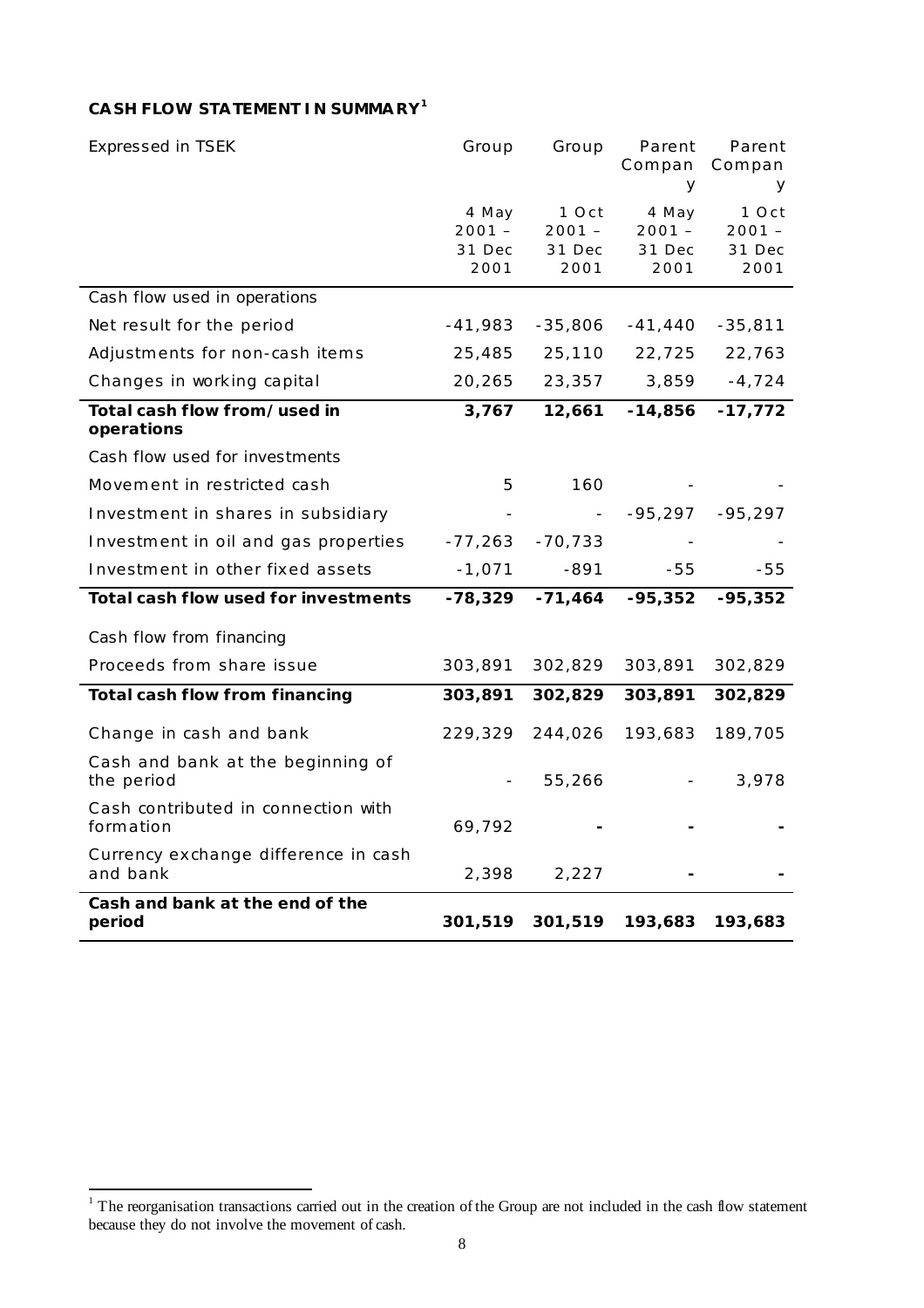### **NOTES TO THE FINANCIAL STATEMENTS**

| Note 1: Oil and gas properties                                                           | Group       | Parent    |
|------------------------------------------------------------------------------------------|-------------|-----------|
| Expressed in TSEK                                                                        |             | Company   |
| Sudan                                                                                    | 366,289     |           |
| Iran                                                                                     | 9,892       |           |
| Total oil and gas properties                                                             | 376,181     |           |
|                                                                                          |             |           |
| Note 2: Financial fixed assets                                                           | Group       | Parent    |
| Expressed in TSEK                                                                        |             | Company   |
| Shares in KMOC                                                                           | 181,619     | 181,619   |
| Shares in subsidiaries                                                                   |             | 485,674   |
| Promissory note from KMOC                                                                | 13,867      | 13,867    |
| Bank deposit to support a guarantee in respect of<br>work obligations of Sudan, Block 5B | 31,939      |           |
| <b>Total financial fixed assets</b>                                                      | 227,425     | 681,160   |
|                                                                                          |             |           |
| Note 3: Shareholders' equity                                                             | Number of   | Share     |
| Expressed in TSEK                                                                        | shares      | capital   |
| Share capital                                                                            |             |           |
| Initial formation of the Company                                                         | 1,000       | 100       |
| Share split 10,000:1                                                                     | 9,999,000   |           |
| New share issue                                                                          | 92,861,283  | 929       |
| New share issue                                                                          | 3,342,501   | 33        |
| Rights issue                                                                             | 106,203,784 | 1,062     |
| <b>Total share capital</b>                                                               | 212,407,568 | 2,124     |
|                                                                                          |             | Parent    |
|                                                                                          | Group       | Company   |
| Shareholders' equity, including net result for the<br>period                             |             |           |
| Share capital                                                                            | 2,124       | 2,124     |
| Share premium                                                                            | 301 767     | 301 767   |
| Shareholders' contribution                                                               | 608,588     | 608,588   |
| Currency translation difference                                                          | 11,971      |           |
| Net result for the period                                                                | $-41,983$   | $-41,440$ |
| Total shareholders' equity                                                               | 882,467     | 871,039   |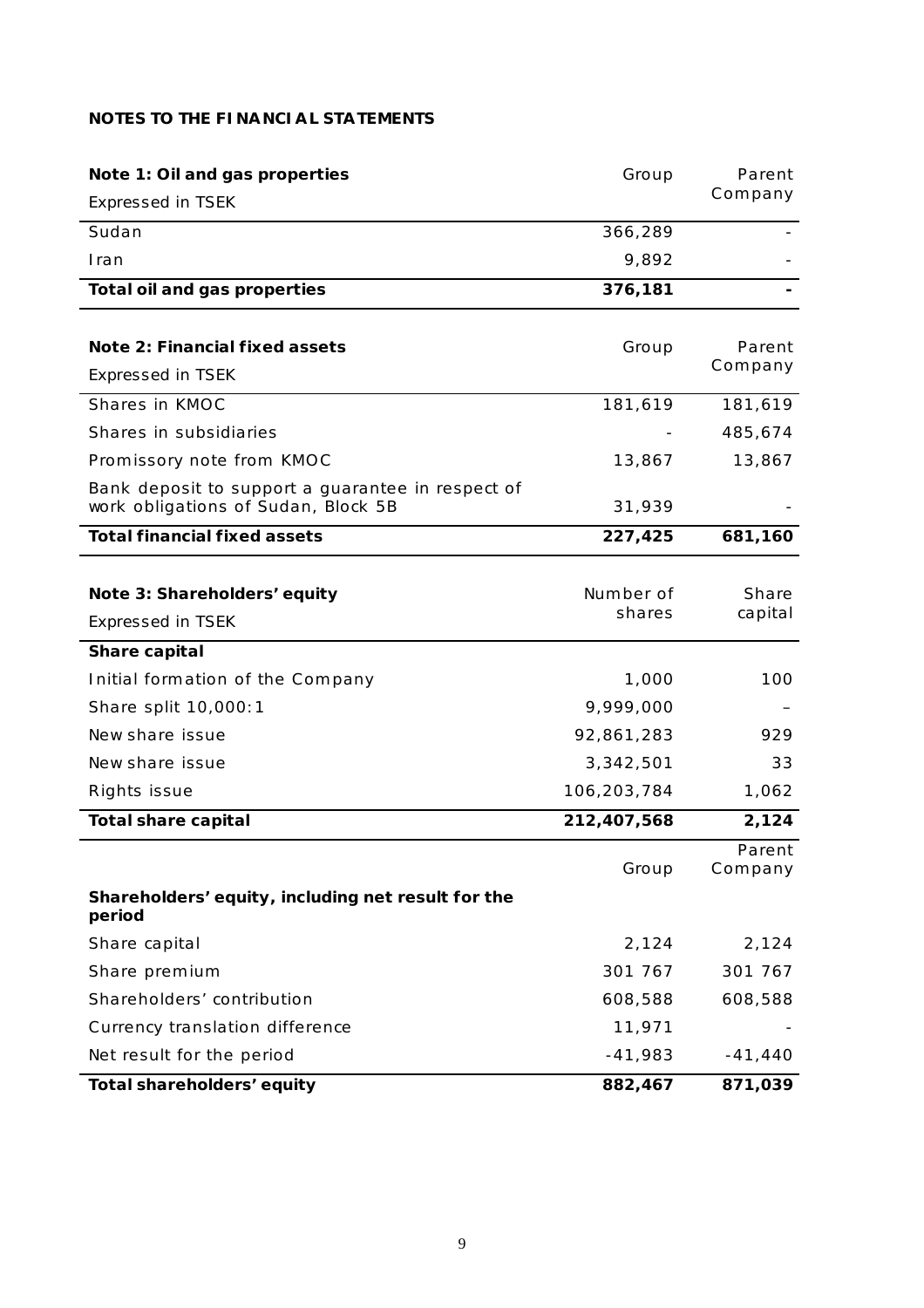| <b>KEY DATA</b>                                       | Group |
|-------------------------------------------------------|-------|
| For the period 4 May - 31 December 2001               |       |
| Return on equity, $\%^1$                              | -6    |
| Return on capital employed, $\%^2$                    | -6    |
| Debt/equity ratio, $\%^3$                             |       |
| Equity ratio, $%^{4}$                                 | 96    |
| Share of risk capital, % <sup>5</sup>                 | 96    |
| Interest coverage ratio, % <sup>6</sup>               |       |
| Operating cash flow/interest expenses, % <sup>7</sup> |       |
| Yield, % <sup>8</sup>                                 |       |

1 Return on equity is defined as the Group's net result divided by average shareholders' equity (the average over the Group's existence).

2 Return on capital employed is defined as the Group's income before tax plus interest expenses plus/less exchange differences on financial loans divided by the average capital employed (the average balance sheet total less non interest-bearing liabilities over the Group's existence).

3 Debt/equity ratio is defined as the Group's interest-bearing liabilities in relation to shareholders' equity.

4 Equity ratio is defined as the Group's shareholders' equity, including minority interest, in relation to balance sheet total.

5 Share of risk capital is defined as the sum of the shareholders' equity and deferred taxes, including minority interest, divided by balance sheet total.

6 Interest coverage ratio is defined as the Group's income before tax plus interest expenses plus/less exchange differences on financial loans divided by interest expenses.

7 Operating cash flow/interest expenses is defined as the Group's operating income less production costs and less current taxes divided by the interest charge for the period.

8 Yield is defined as dividend in relation to quoted share price at the end of the financial period.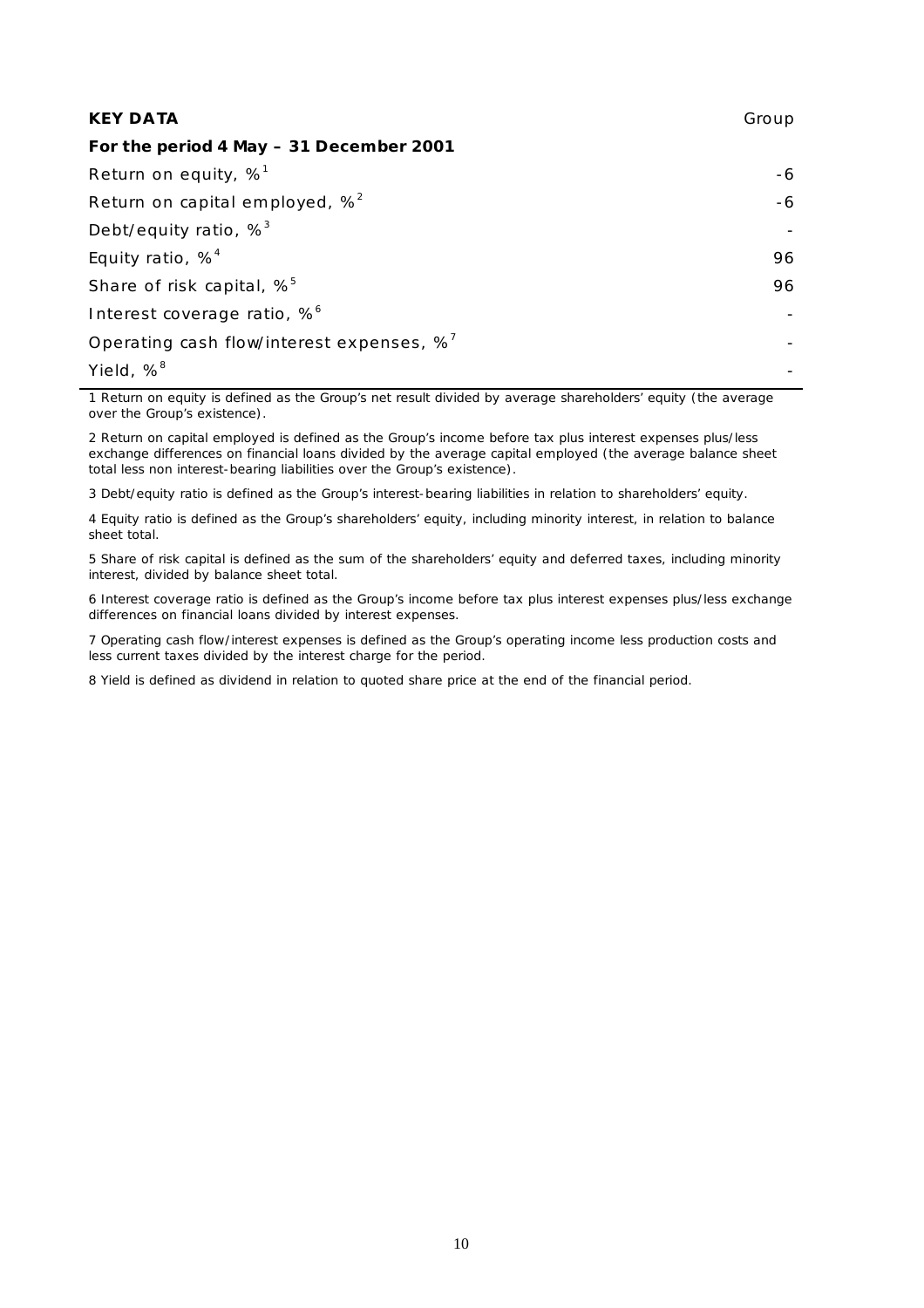| <b>DATA PER SHARE</b>                                                                | Group       |
|--------------------------------------------------------------------------------------|-------------|
| 4 May - 31 December 2001                                                             |             |
| Shareholders' equity, SEK <sup>1</sup>                                               | 4.1         |
| Operating cash flow, $SEK2$                                                          | 0.0         |
| Cash flow used in operations, SEK <sup>3</sup>                                       | 0.1         |
| Earnings, SEK <sup>4</sup>                                                           | $-0.4$      |
| Earnings, (fully diluted), SEK <sup>5</sup>                                          | $-0.4$      |
| Dividend, SEK                                                                        |             |
| Quoted price at the end of the financial period (regards the<br>parent company), SEK | 4.25        |
| Number of shares at period end                                                       | 212,407,568 |
| Weighted average number of shares for the period <sup>6</sup>                        | 105,142,301 |
| Weighted average number of shares for the period (fully diluted) <sup>5</sup>        |             |
|                                                                                      | 105,813,439 |

1 Shareholders' equity per share is defined as the Group's shareholders' equity divided by the number of shares at period end.

2 Operating cash flow per share is defined as the Group's operating income less production costs and less current taxes divided by the weighted average number of shares for the period.

3 Cash flow used in operations per share is defined as cash flow used in operations in accordance with the consolidated statement of cash flow divided by the weighted average number of shares for the period.

4 Earnings per share is defined as the Group's net result divided by the weighted average number of shares for the period.

5 Earnings per share fully diluted is defined as the Group's net result divided by the fully diluted weighted average number of shares for the period.

6 Weighted average number of shares is defined as the number of shares at the beginning of the period with newly issued shares weighted for the proportion of the period they are in issue.

#### **FINANCIAL INFORMATION**

#### **The Company will publish the following interim reports:**

- Three months report (January March 2002) will be published on 9 May 2002.
- Six months report (January June 2002) will be published on 8 August 2002.
- Nine months report (January September 2002) will be published on 7 November 2002.
- Estimated distribution of the annual report 2001 will be April /May 2002 and will be available at the Stockholm office or at the Company´s webpage, www.lundin-petroleum.com.

The Annual General Meeting will be held the 23 May, 2002 at Vinterträdgården, Grand Hotel Stockholm.

> Stoc kholm 15 February 2002 I an H . Lundin *Pres ident and CEO*